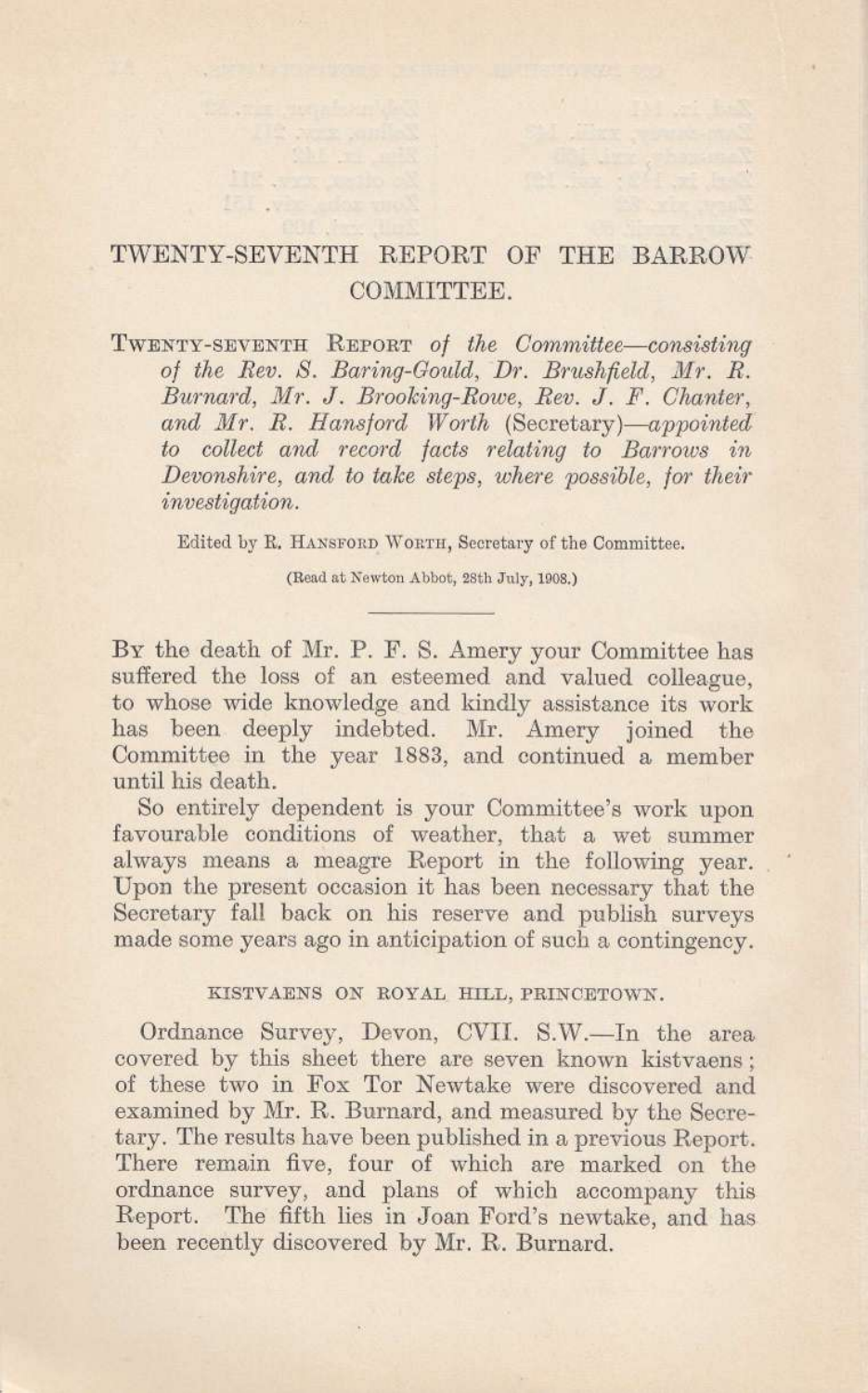ROYAL HILL  $SOUTHERMOST  
\nCVII. S.W.  
\n*lon.* 3<sup>*</sup> - 56<sup>*</sup> - 50<sup>*</sup>  
\n*lar.* 50<sup>*</sup> - 31 - 53/2$ 



Scale linch to I foot

R.H. Worth

BARROW COMMITTEE. - Between pp. 84, 85.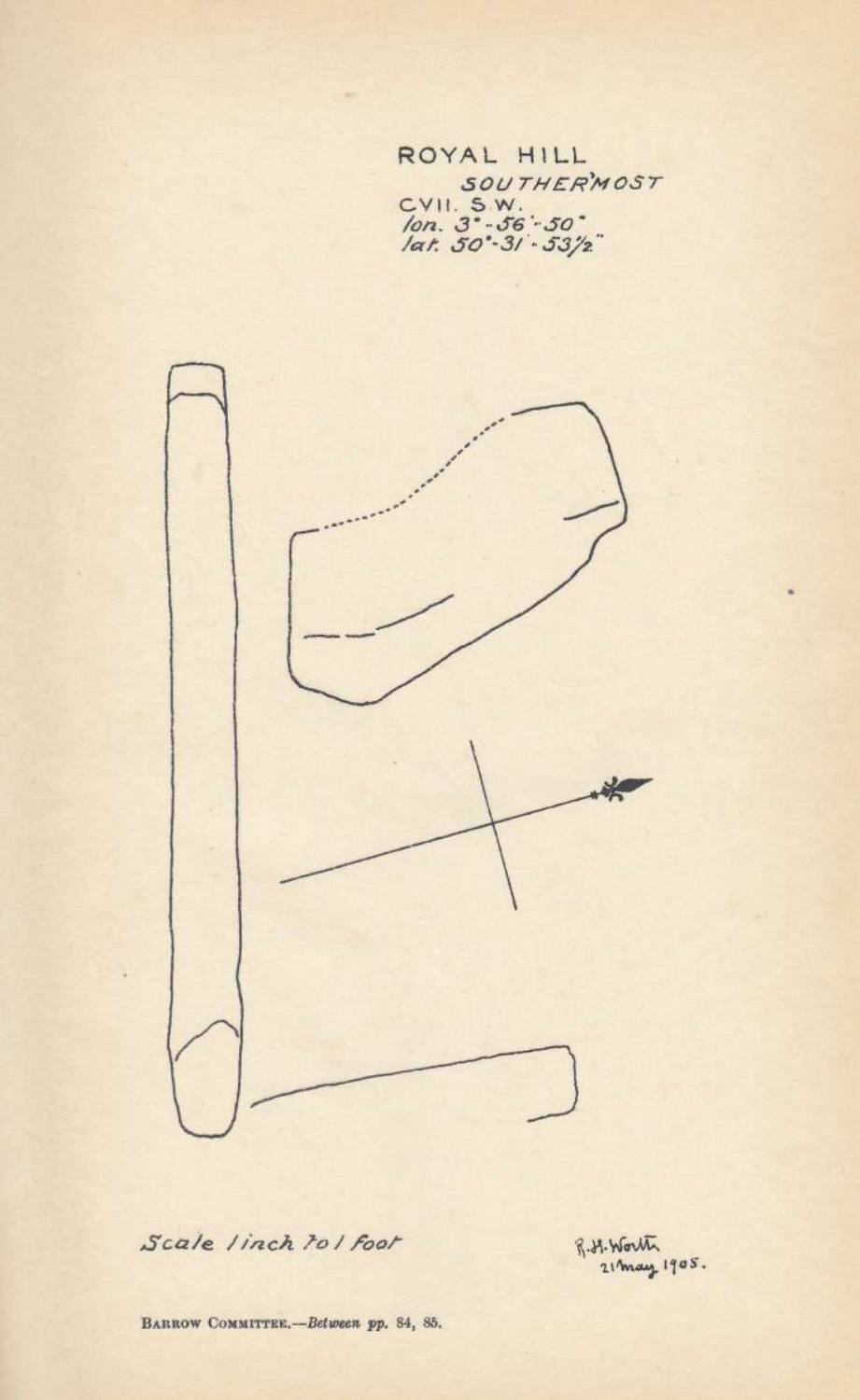

Scale / inch to 4 feet.

R.H. Worth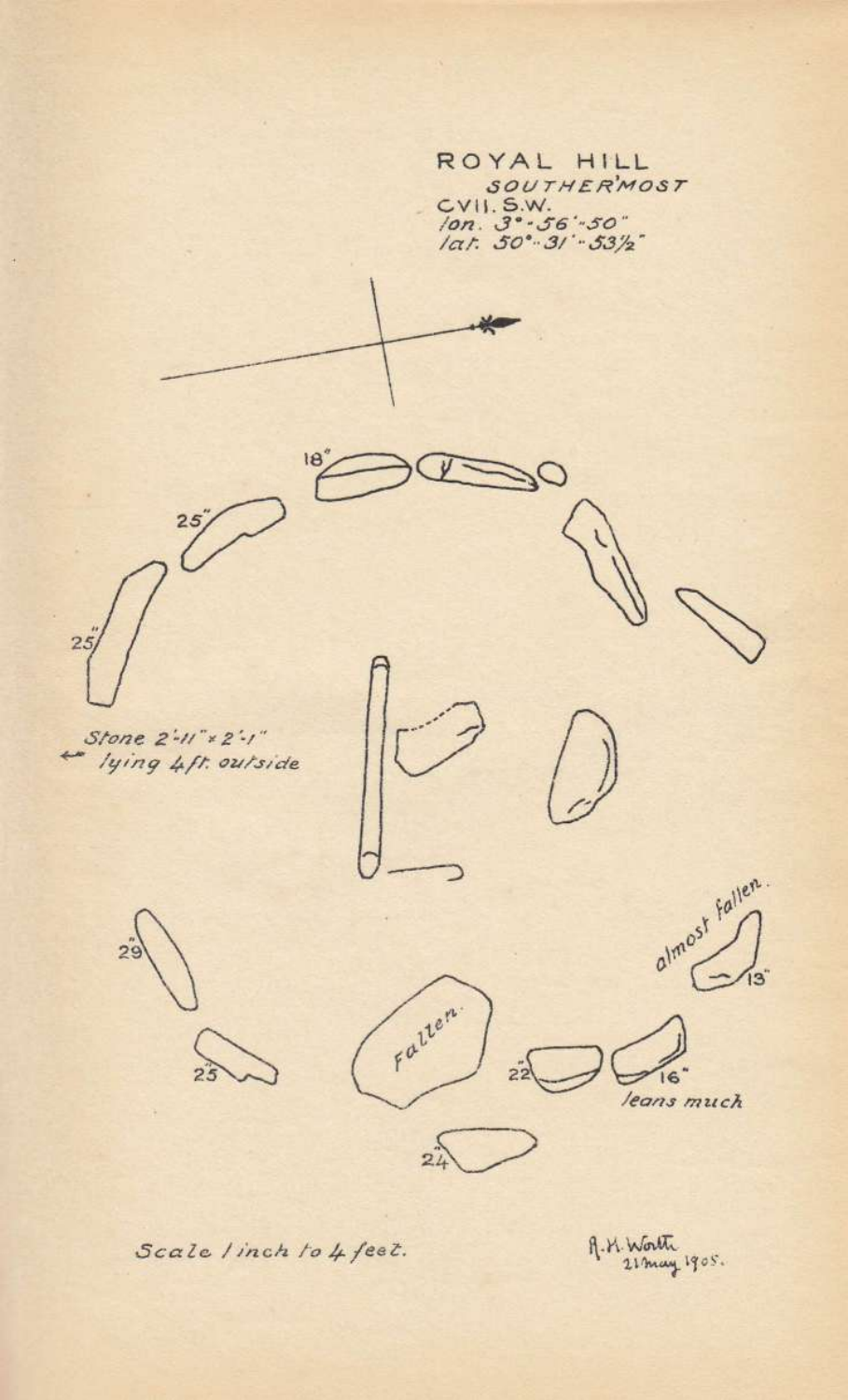



Scale linch to I foot

1.H. Worth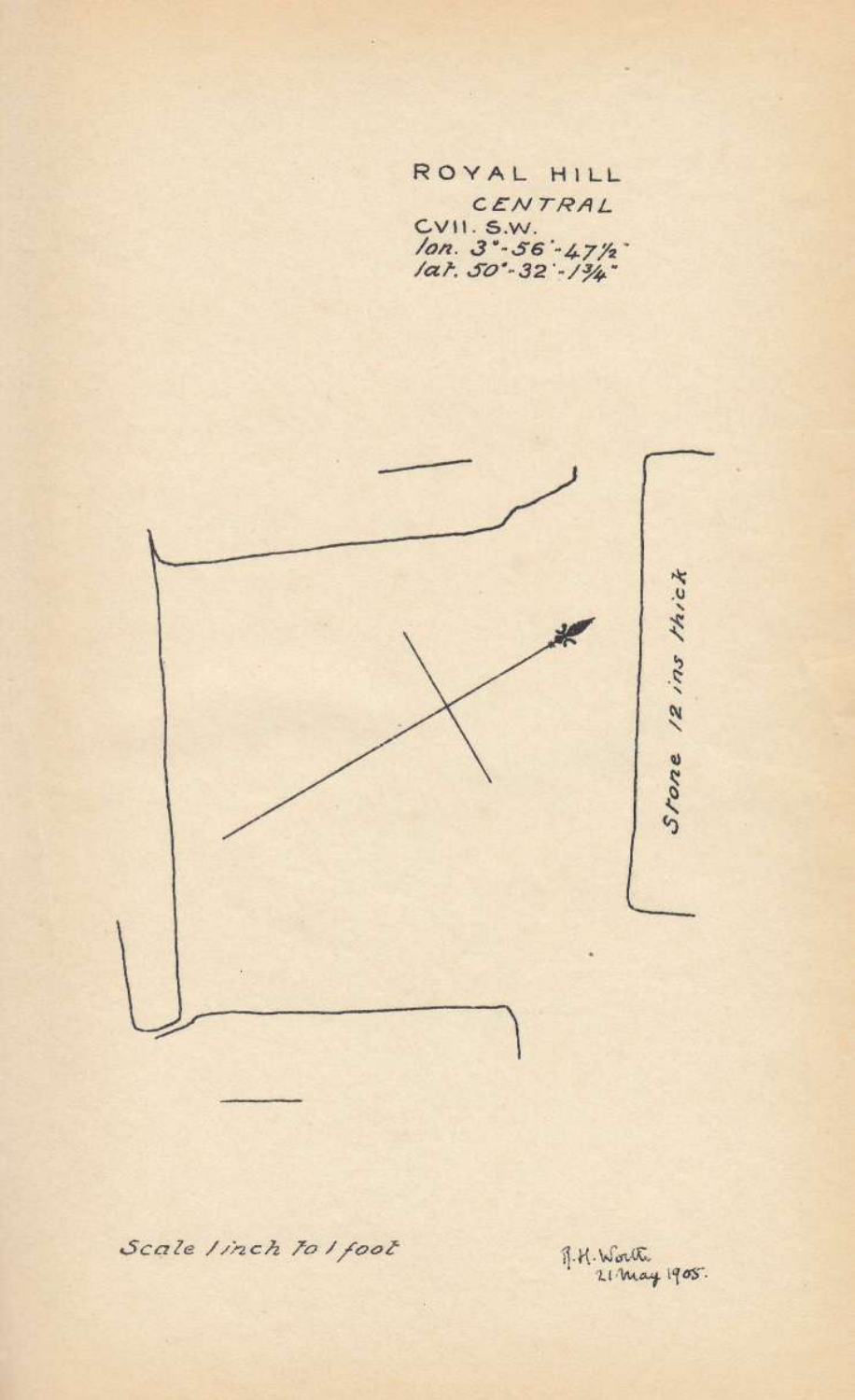

1.H. Worth 21 May 1905.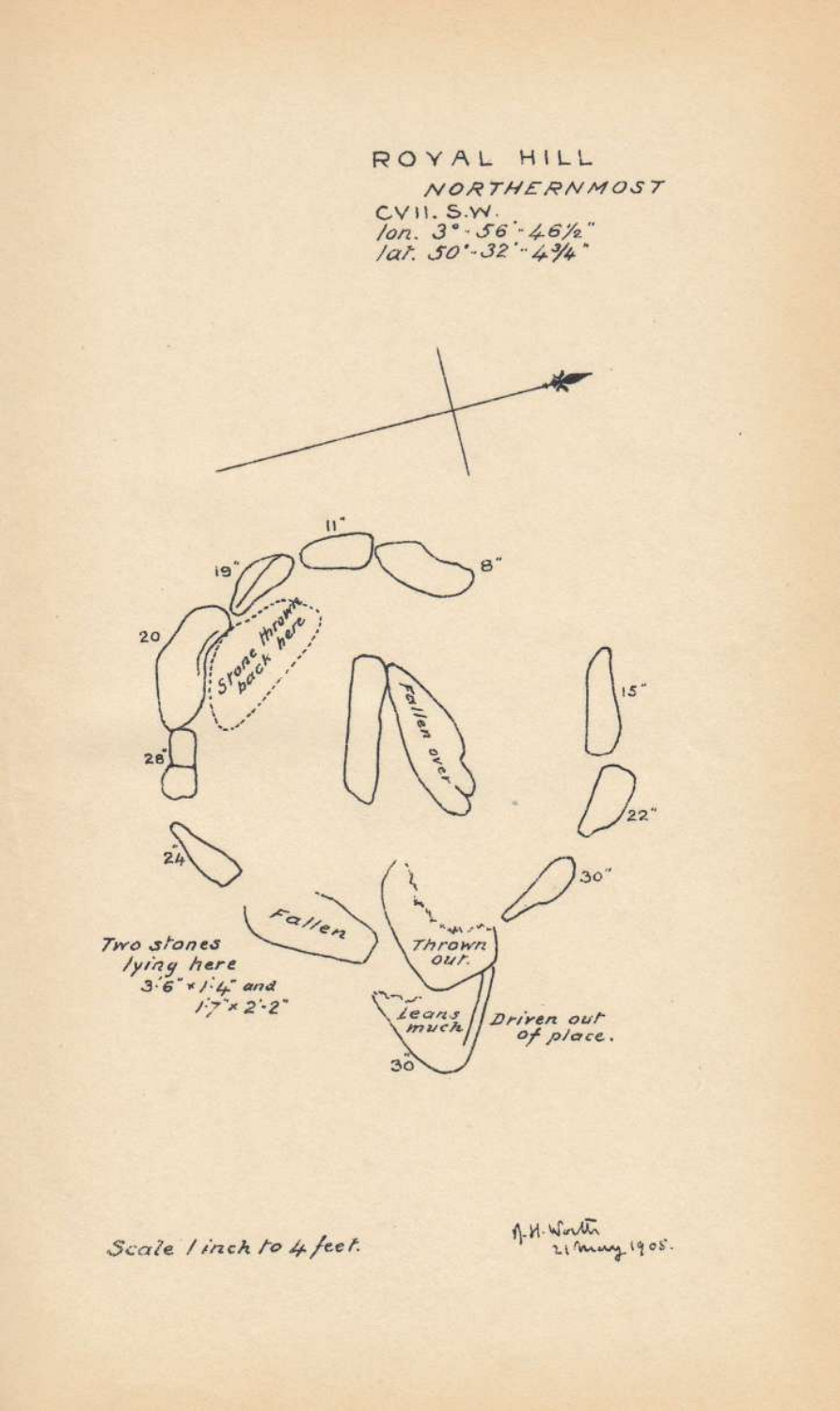ROYAL HILL BY TRACK CVII. S.W. lon. 3° - 57 - 28"<br>|at. 50° - 32' - 25"



Scale linch to I foot.

9. H. Warth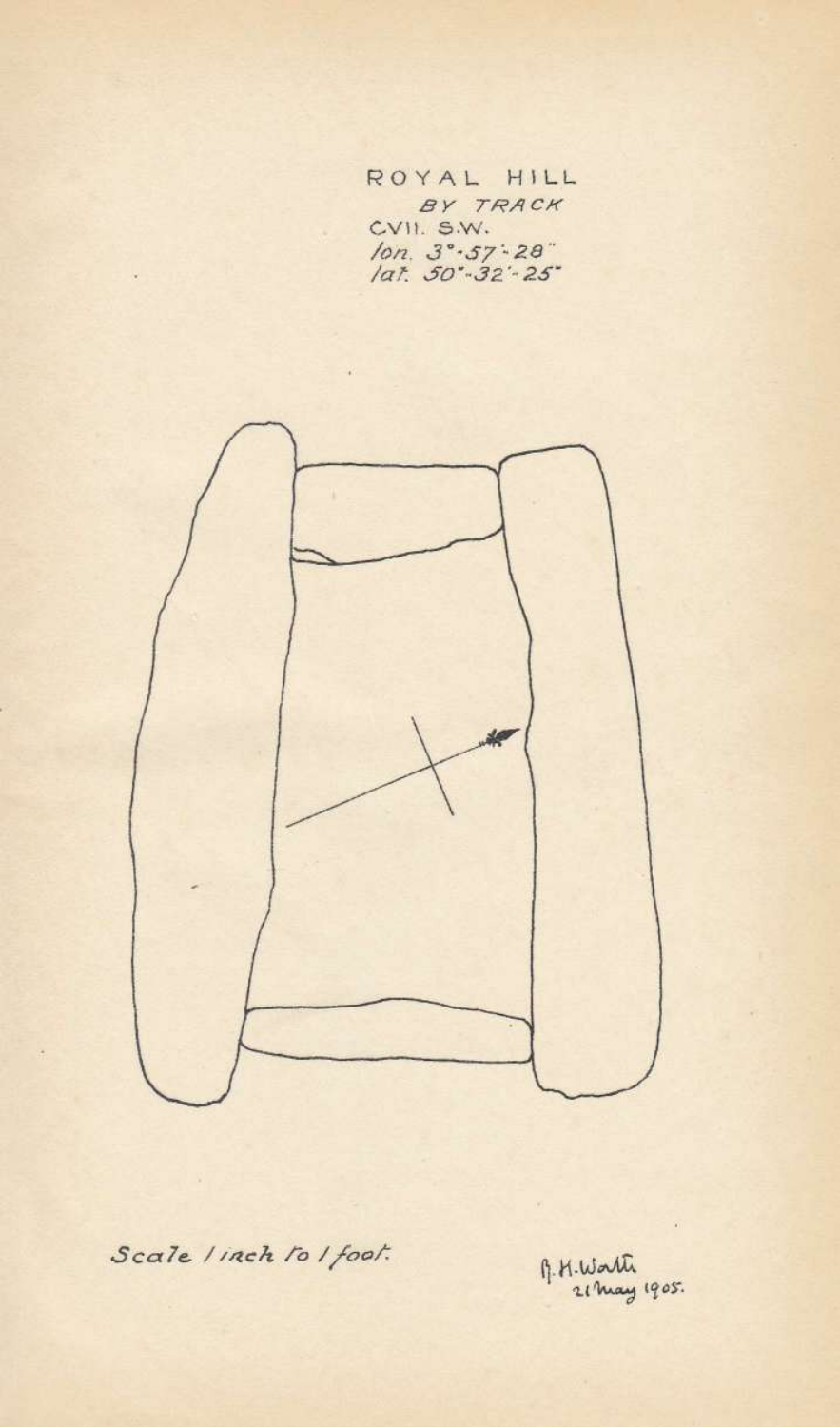





Scale / inch to 4 feet

 $\beta$ . H. Worth